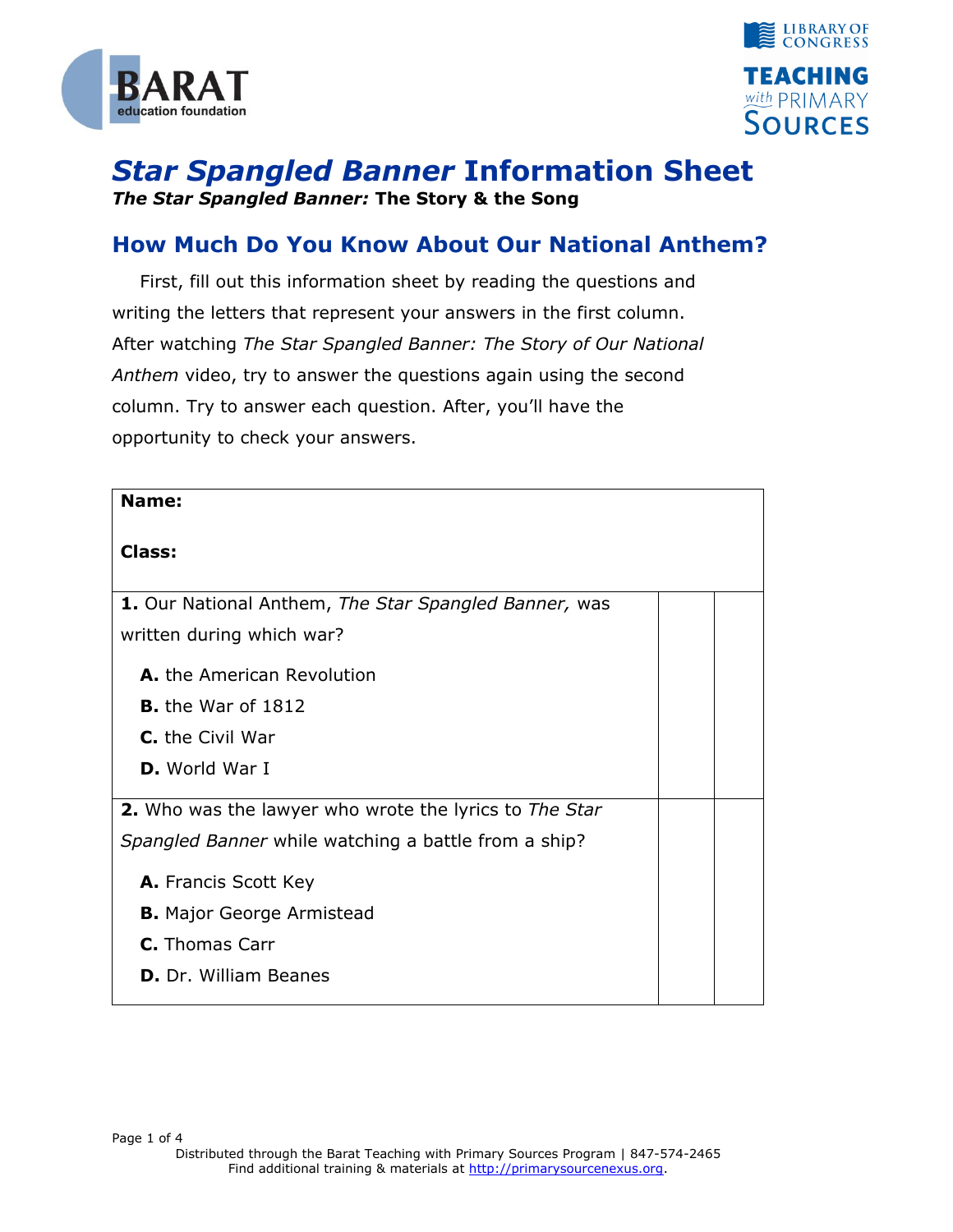



| 3. Why did the War of 1812 start?                                 |  |
|-------------------------------------------------------------------|--|
| A. The British were seizing American merchant ships and           |  |
| their cargo.                                                      |  |
| <b>B.</b> The British were forcing American sailors to be British |  |
| sailors.                                                          |  |
| C. The British were thought to be encouraging Native              |  |
| Americans in to attack U.S. frontier settlements.                 |  |
| <b>D.</b> All of the above                                        |  |
| 4. Who was President of the United States during the War of       |  |
| 1812?                                                             |  |
|                                                                   |  |
| A. George Washington                                              |  |
| <b>B.</b> Thomas Jefferson                                        |  |
| C. John Adams                                                     |  |
| <b>D.</b> James Madison                                           |  |
| 5. What city was protected by Fort McHenry, a fort that was       |  |
| built in the shape of a five-pointed star?                        |  |
| A. Baltimore, Maryland                                            |  |
| <b>B.</b> Washington, D.C.                                        |  |
| C. Philadelphia, Pennsylvania                                     |  |
| D. New York, New York                                             |  |
| 6. What is a rampart?                                             |  |
|                                                                   |  |
| A. a canon                                                        |  |
| <b>B.</b> a battlefield                                           |  |
| C. a low dirt wall surrounding a fort                             |  |
| <b>D.</b> a lookout tower                                         |  |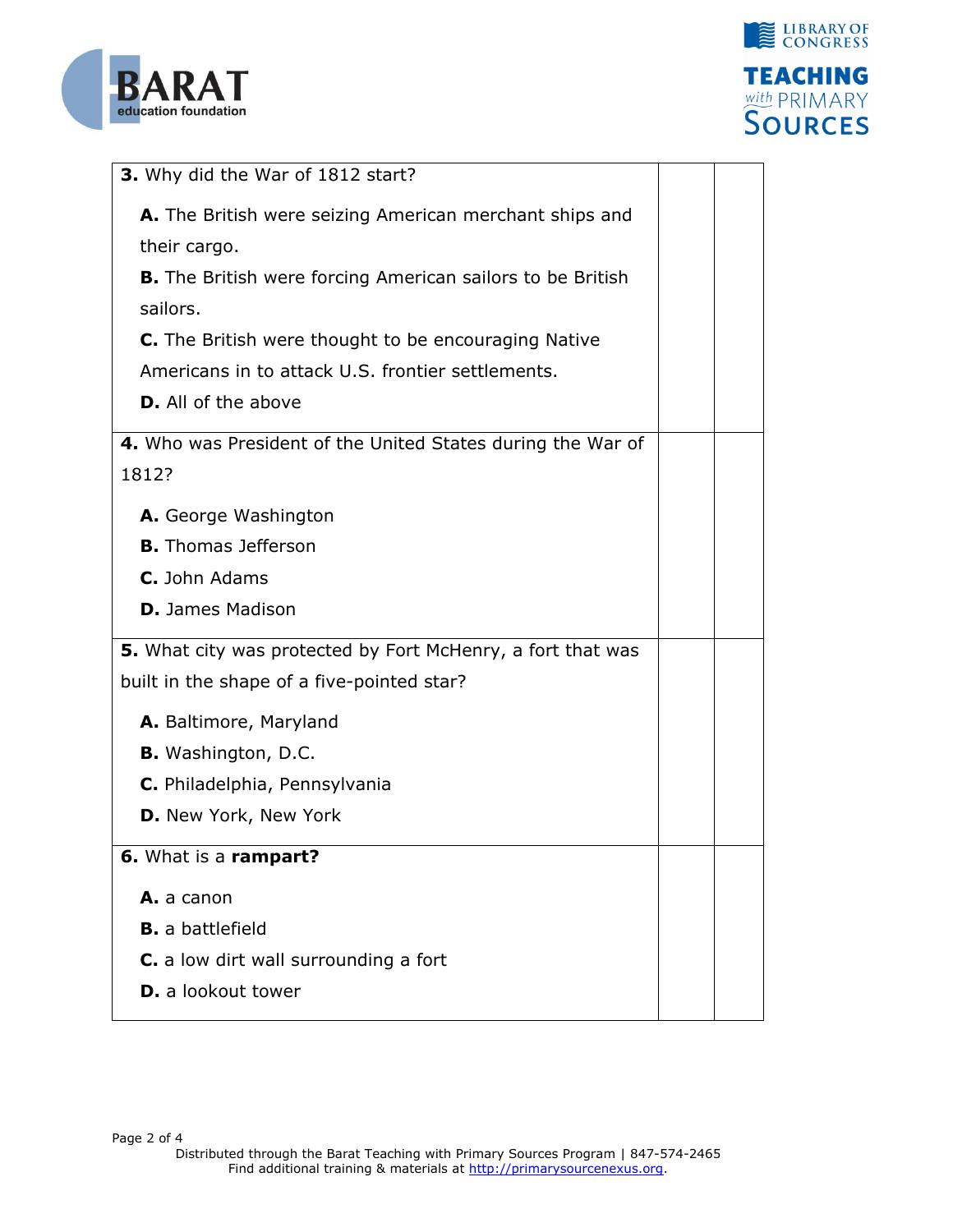



| 7. What did Major George Armistead from Fort McHenry ask       |  |
|----------------------------------------------------------------|--|
| Mary Pickersgill to make so that the even British could see it |  |
| from a great distance?                                         |  |
| A. a very large canon                                          |  |
|                                                                |  |
| <b>B.</b> a very large rampart                                 |  |
| C. a very large flag                                           |  |
| <b>D.</b> a very large ship                                    |  |
| 8. How many stars and stripes did the original Fort McHenry    |  |
| flag have?                                                     |  |
|                                                                |  |
| A. 15 stars and 15 stripes                                     |  |
| <b>B.</b> 13 stars and 13 stripes                              |  |
| C. 50 stars and 13 stripes                                     |  |
| <b>D.</b> 50 stars and 50 stripes                              |  |
| 9. What city did the British burn, forcing the President to    |  |
| flee?                                                          |  |
|                                                                |  |
| A. Baltimore, Maryland                                         |  |
|                                                                |  |
| <b>B.</b> Washington, D.C.                                     |  |
| C. Philadelphia, Pennsylvania                                  |  |
| D. New York, New York                                          |  |
| 10. What time of day did the battle begin?                     |  |
|                                                                |  |
| A. Dawn                                                        |  |
| <b>B.</b> Noon                                                 |  |
| C. Twilight                                                    |  |
| D. Midnight                                                    |  |